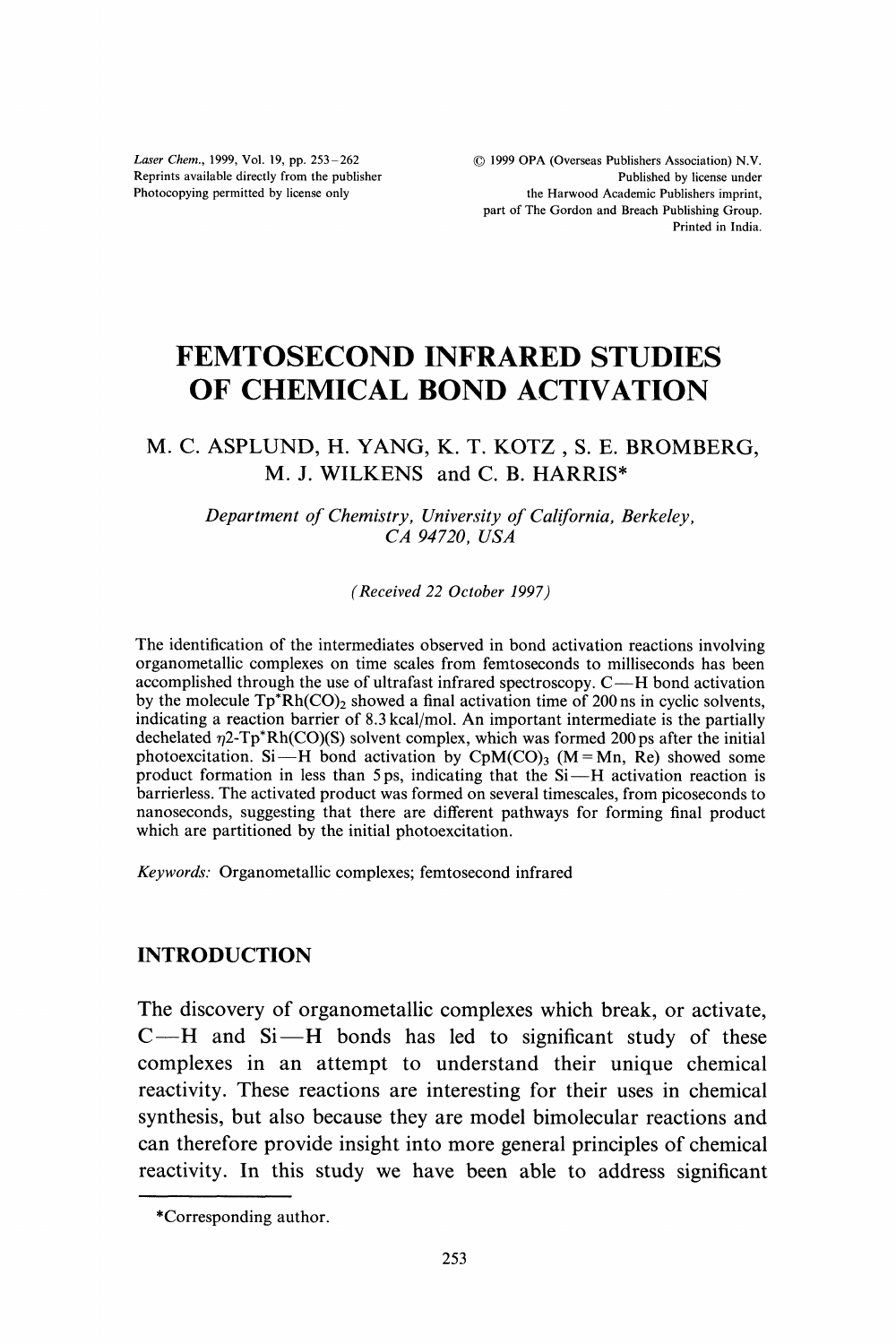questions concerning the mechanisms of these reactions, identifying key intermediates and the dynamics leading between them.

Previous attempts to study these precesses [1,2] have focused on variety of reaction media, including gas phase, unreactive liquid noble gases, low temperature glasses and matrix isolation. In each of these cases, the reaction is simplified and/or slowed relative to that which takes place in room temperature alkane or silane solution, a fact which has allowed for appreciable insight into the physical system. Since the reaction depends critically on interactions with the solvent, however, these studies do not allow probing of the underlying chemistry. The development of femtosecond infrared probe techniques has allowed us to probe the actual chemistry in the most relevant environment, and to do so in real time  $[3-5]$ .

#### EXPERIMENTAL TECHNIQUES

## Ultrafast Measurements

Ultrafast infrared measurements were made using a home built amplified Ti:Saphire laser which has been previously described in the literature [6]. Briefly, it consists of a Ti:saphire oscillator which produces 40fs pulses at 80MHz. This output is amplified in a transversely pumped Bethune dye cell, using the 532nm second harmonic output of a  $30$  Hz Spectra-Physics YAG laser to give  $10 \,\mu s$ pulses at 800 nm. This amplified output is recompressed to  $\leq 100$  fs and is split into three parts. The first part is used to generate white light continuum, the 590 nm portion of the continuum amplified to  $400 \mu J$ and frequency doubled in <sup>a</sup> BBO crystal to make <sup>295</sup> nm U.V. light. This pulse is used to photoinitiate the reaction. The second part is also used to generate white light continuum, from which the 690 nm part is amplified. The remaining 800 nm light is amplified and mixed with the 690 nm light in <sup>a</sup> lithium iodate difference frequency crystal to form the femtosecond IR pulses from 1800 to  $2100 \text{ cm}^{-1}$ . This infrared light is separated into probe and reference portions, which are subsequently passed through a monochrometer and then into separated detectors. All measurements are made with magic angle polarization.

The sample was prepared to give a solution which had an absorbance of 0.6 at the pump wavelength (295 nm). It was then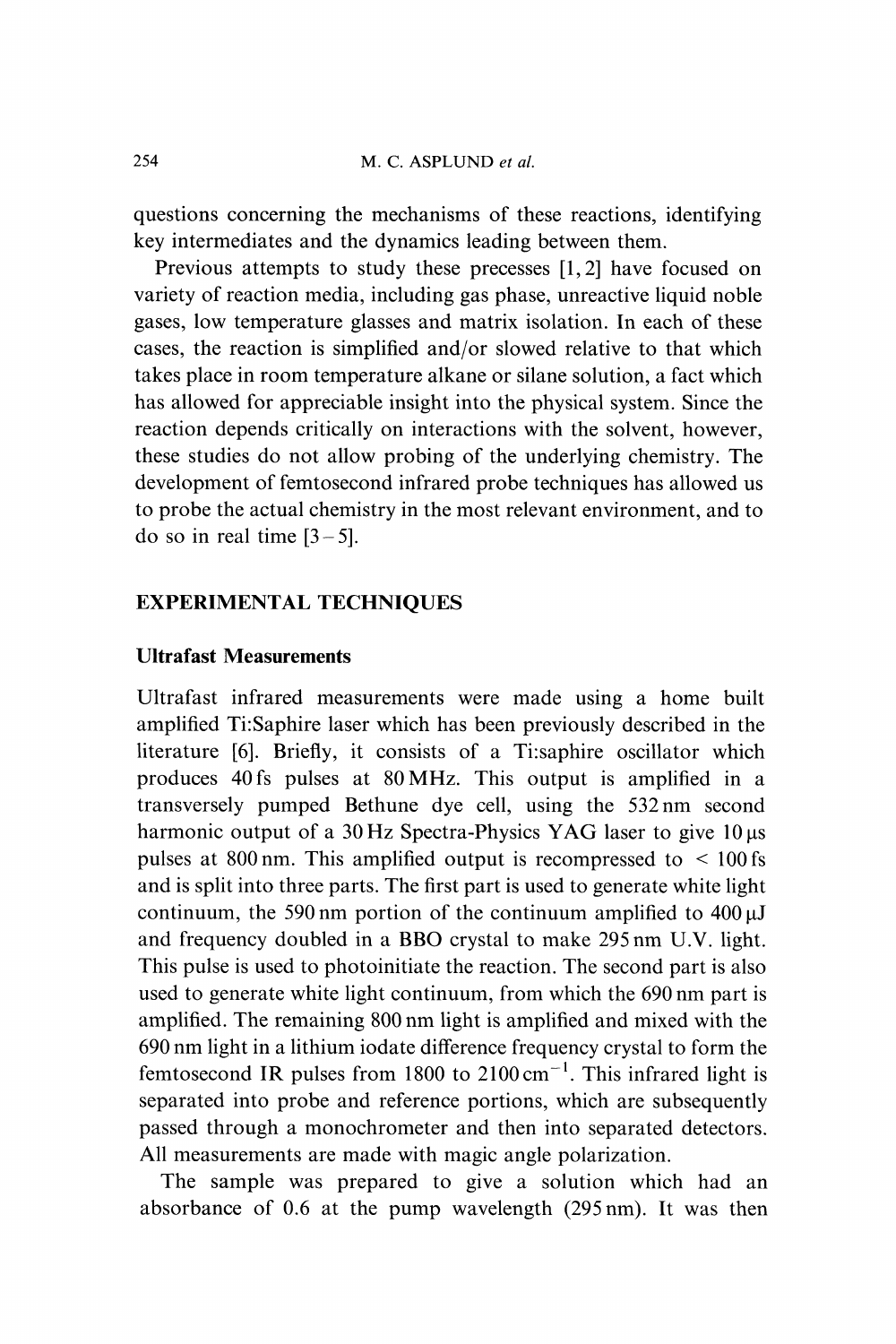deoxygenated by bubbling  $N_2$  gas through it for 10 minutes, and sealed to exclude water vapor and oxygen. The sample was flowed between 4 mm thick  $CaF<sub>2</sub>$  windows at a rate fast enough to ensure that a fresh sample was encountered at each laser shot. Sample integrity was monitored by visible and IR static spectroscopy.

## Step Scan FTIR

While ultrafast measurements are useful in understanding the reaction mechanism, many of the important steps in the reaction take place on a much longer time scale. In the present work, final activated products are not fully generated within 1 ns (the maximum time delay of our ultrafast IR system). In order to study reaction dynamics on a longer time scale, we have performed measurements using Step Scan Fourier Transform Infrared Spectroscopy (SS-FTIR).

The instrument employed [7] is a Bruker IFS 88 dual beam FTIR spectrometer, fitted with a modified interferometer driver and fast IR detectors and electronics. Rather than continuously scanning the moving mirror in the interferometer as is done in conventional FTIR, the mirror is moved in a number of discreet steps and data is taken at each step. A Spectra Physics YAG is used to photoinitiate the reaction at 355 nm, and a full time trace is collected with each laser pulse. Each time trace is made up of  $m$  points spaced by the smallest time resolution allowed by the digitizer. For these experiments  $m = 100$ points, and the digitizer takes points every  $25$  ns, giving us  $2.5 \mu s$  per scan. At each mirror position, 30 pulses are averaged to give improved signal to noise. After data collection, an interferograms corresponding to each time slice is constructed from the time traces, and the interferograms are fourier transformed to give full frequency dependent absorption spectra at each time slice. This method allows us to take full spectra, in this case from  $1600$  to  $2200 \text{ cm}^{-1}$  at 10 or 25 ns per time slice with good signal to noise.

# $C$ -H ACTIVATION BY Tp\*Rh(CO)<sub>2</sub> ALKANE SOLUTION

The study of  $C-H$  bond activating compounds has focused primarily on the CpM(CO)<sub>2</sub> system, where Cp = cyclopentadiene and M = Rh or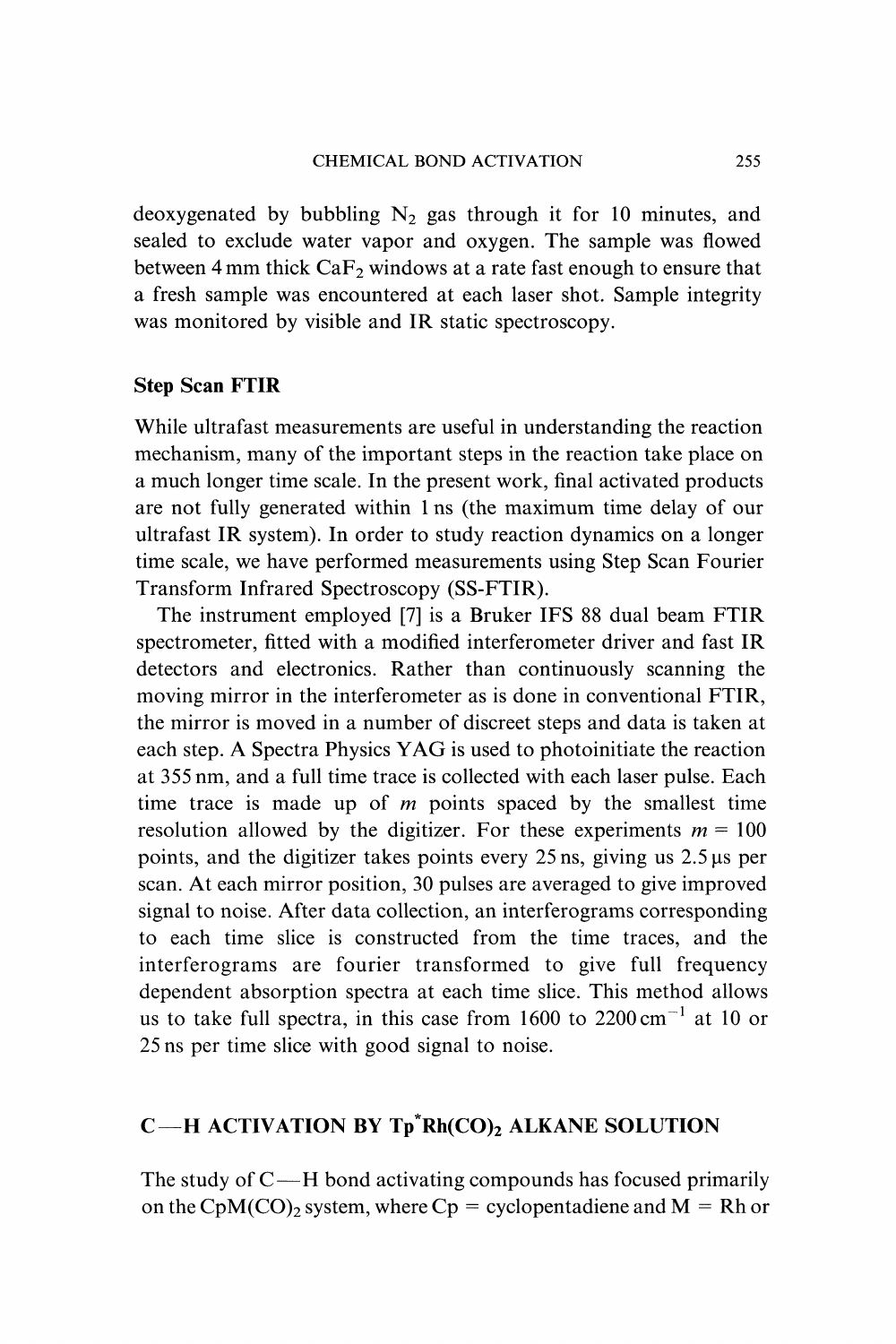Ir. Recently Lees et al. [8] have reported a chemical system, (see Fig. 1)  $Tp^*Rh(CO)_2$   $(T^*_p = HB - Pz^*_3, Pz^* = 3,5$ -dimethylpyrazolyl), which also exhibits  $C$ —H bond activation chemistry. We have chosen to study this model system for two reasons. First, its 30% quantum yield is much higher than the  $1\%$  quantum yield of CpRh(CO)<sub>2</sub>. Second, it contains CO groups, which have <sup>a</sup> strong IR absorbance, and which exhibit good sensitivity to the electronic environment of the metal atom, making their absorbance an ideal probe of chemical changes taking place at the metal.

Our ultrafast IR absorption measurements of  $Tp^*Rh(CO)_2$  in cyclohexane show an instrument limited depletion of the parent carbonyl stretches at 1980 and 2050 cm<sup> $-1$ </sup> indicating the formation of a carbonyl stretches at 1980 and 2050 cm<sup>-1</sup> indicating the formation of a monocarbonyl species (through the loss of one of the carbonyl ligands from the parent molecule) on a time scale of 350fs. This monocarbonyl then complexes with a solvent alkane molecule, and vibrationally cools to give species A which absorbs at  $1972 \text{ cm}^{-1}$ . The observed cooling time is 20 ps, in good agreement with studies of similar systems. A decays away with <sup>a</sup> time constant of <sup>200</sup> ps to form another monocarbonyl, **B**, with a CO absorption at  $1990 \text{ cm}^{-1}$ .

Ultrafast IR measurements show that B has a lifetime longer than ns, and so it is necessary to measure the course of the reaction over a longer time scale. Step scan FTIR measurements (see Fig. 3) show that in cyclohexane the lifetime of  $\bf{B}$  is 230 ns, and that it converts cleanly to the final C-H activated product, which has a CO absorption at  $2032 \text{ cm}^{-1}$ . The spectrum of **B** provides evidence that it is a monocarbonyl (because there is only one CO stretch) and has less



 $CO$ 

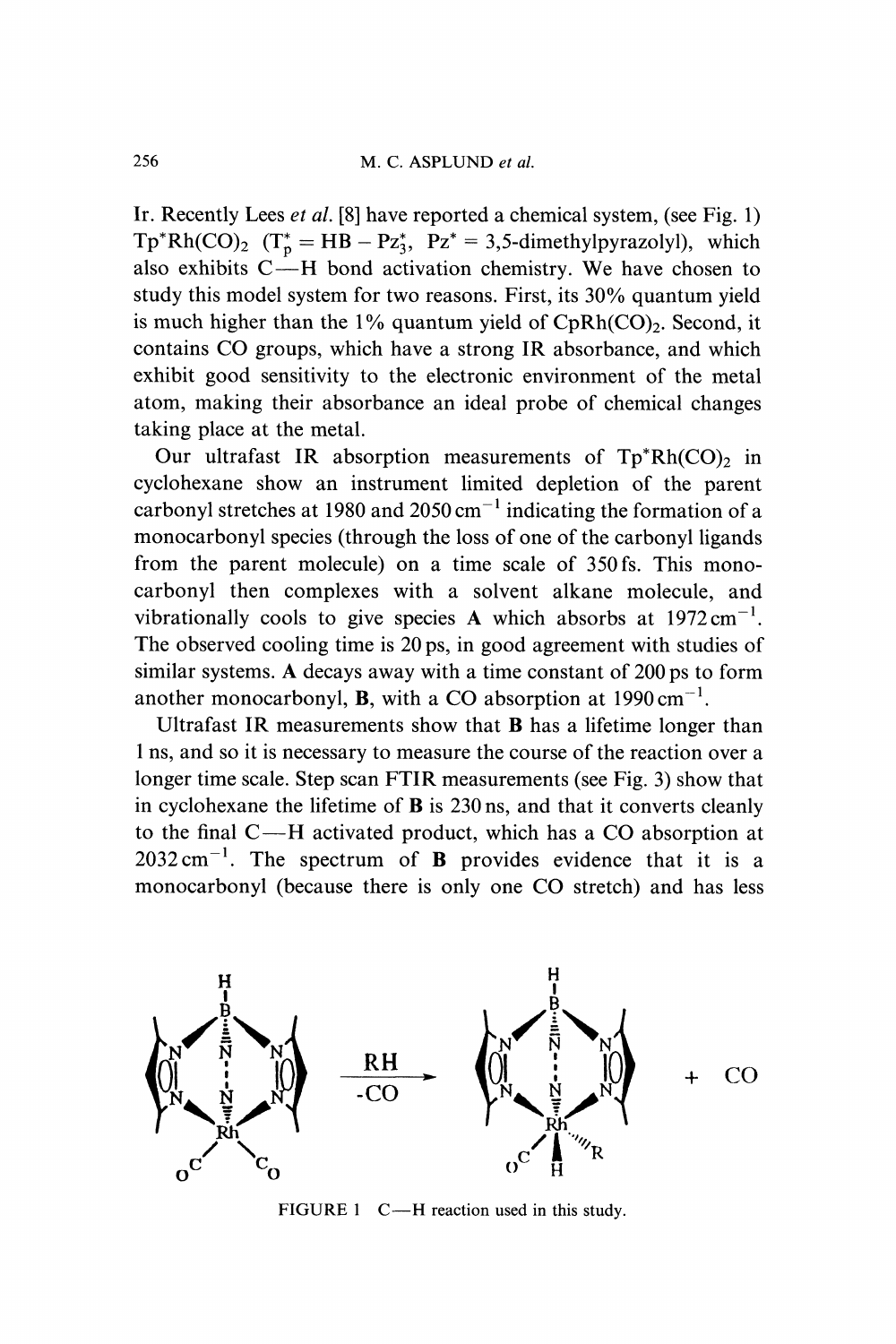

FIGURE 2 Ultrafast IR spectrum of the reaction of  $Tp^*Rh(CO)_2$  in cyclohexane.



FIGURE <sup>3</sup> Nanosecond IR kinetics for intermediate B and final product D.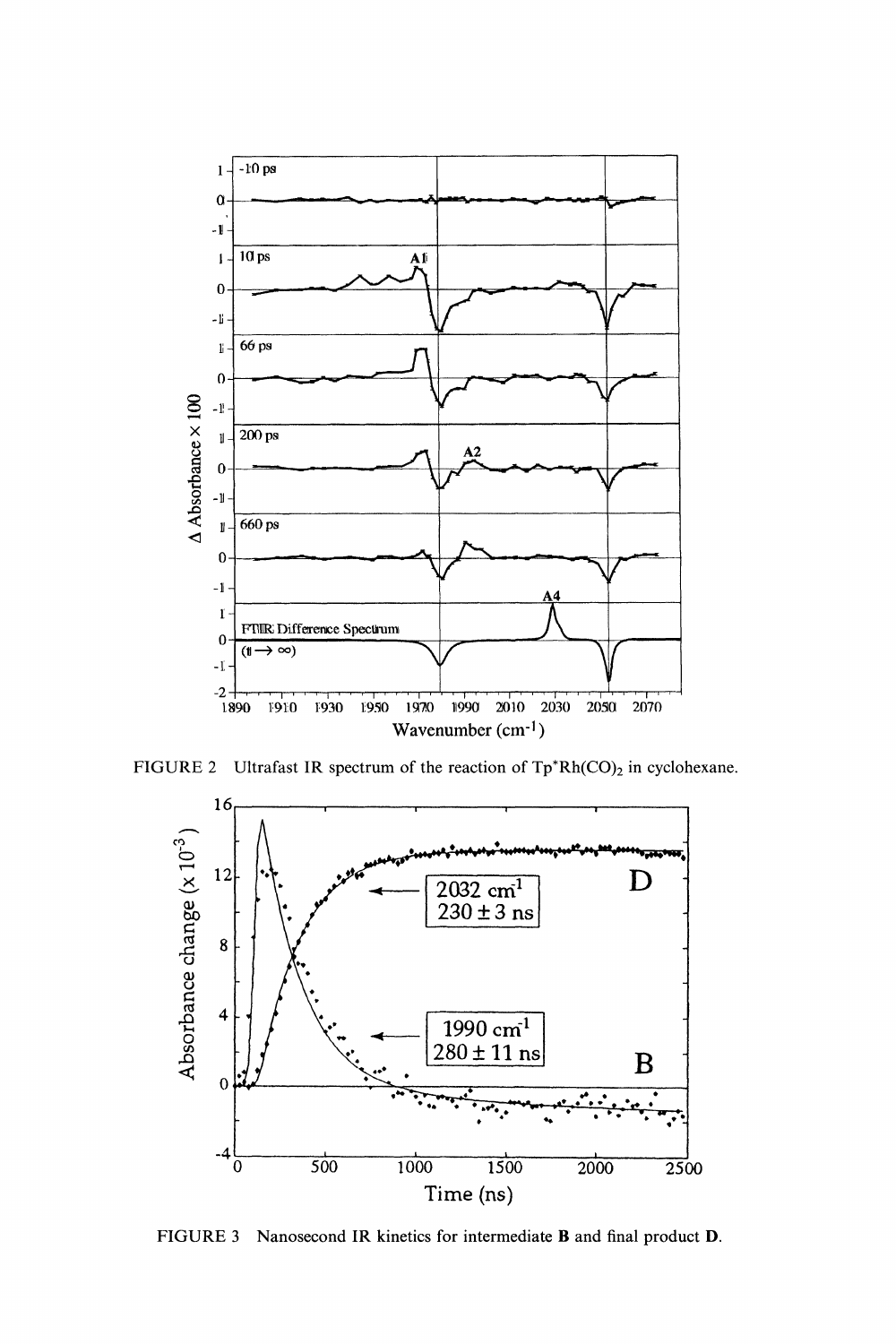electron density on the metal center than A (because the CO absorption in  $A$  is blue shifted relative to  $B$ ).

In the dicarbonyl ground state, there is evidence that the  $\eta^3 - \text{Tp}^* \text{Rh}(\text{CO})_2$  is in equilibrium with  $\eta^2 - \text{Tp}^* \text{Rh}(\text{CO})_2$ , with an equilibrium constant  $K_{eq} = 100$  favoring the  $\eta^3$  species. Results of recent density functional theory calculations by Zaric and Hall indicate that the closely related monocarbonyl complex  $Tp^*Rh(CO)(CH_4)$  may be more stable in an  $\eta^2$  form than in the  $\eta^3$ form. Thus it is likely that 200 ps after photexcitation, the intermediate A dechelates to form an  $\eta^2 - Tp^*Rh(CO)$  (cyclohexane) complex.

A model chemical system for probing the effect of dechelation on CO frequency and for establishing the identity of **B** is the  $\eta^2$  complex  $Bp^*Rh(CO)_2$   $(Bp^* = H_2B - Pz_2^*, Pz^* = 3,5$ -dimethylpyrazolyl). This complex, with only two pyrazolyl rings, is known to be a stable  $\eta^2$ species.

Photoinduced loss of CO from  $Bp^*Rh(CO)_2$  should produce a monocarbonyl species very similar to the  $\eta^2 - \text{Tp}^* \text{Rh}(CO)$  species. Static IR and NMR studies show that there is no  $C-H$  bond activation by the Bp\*-Rh(CO) complex upon photolysis, suggesting that the  $\eta^2 - \text{Tp}^* \text{Rh}(\text{CO})$  complex could not activate C—H bonds. Time resolved IR studies in the femtosecond and nanosecond domain show that a monocarbonyl peak at  $1990 \text{ cm}^{-1}$  is present immediately show that a monocarbonyl peak at 1990 cm<sup>-1</sup> is present immediately<br>following excitation, and that this peak remains throughout the observed time period  $($  > 5 $\mu$ s). This confirms the identity of the intermediate **B** as an  $\eta^2 - \text{Tp}^* \text{Rh}(CO)(H)(R)$  complex. From the reactivity of Bp\* we know that in order to stabilize the final alkyl hydride product, the complex must rechelate to form the  $\eta^3$  – Tp\*Rh(CO)(H)(alkyl) product.

We now have <sup>a</sup> picture of the entire mechanism of this reaction, from the photo-dissociation and solvation steps in the first few hundred femtoseconds, through the vibrational cooling and dechelation steps in the next 200 picoseconds, and finally to the breaking of the  $C-H$  bond, and formation of the metal alkyl hydride complex after <sup>200</sup> nanoseconds. We can also infer reaction barriers from the time scales to give a full picture of both structures and processes. This data is summarized in Figure 4.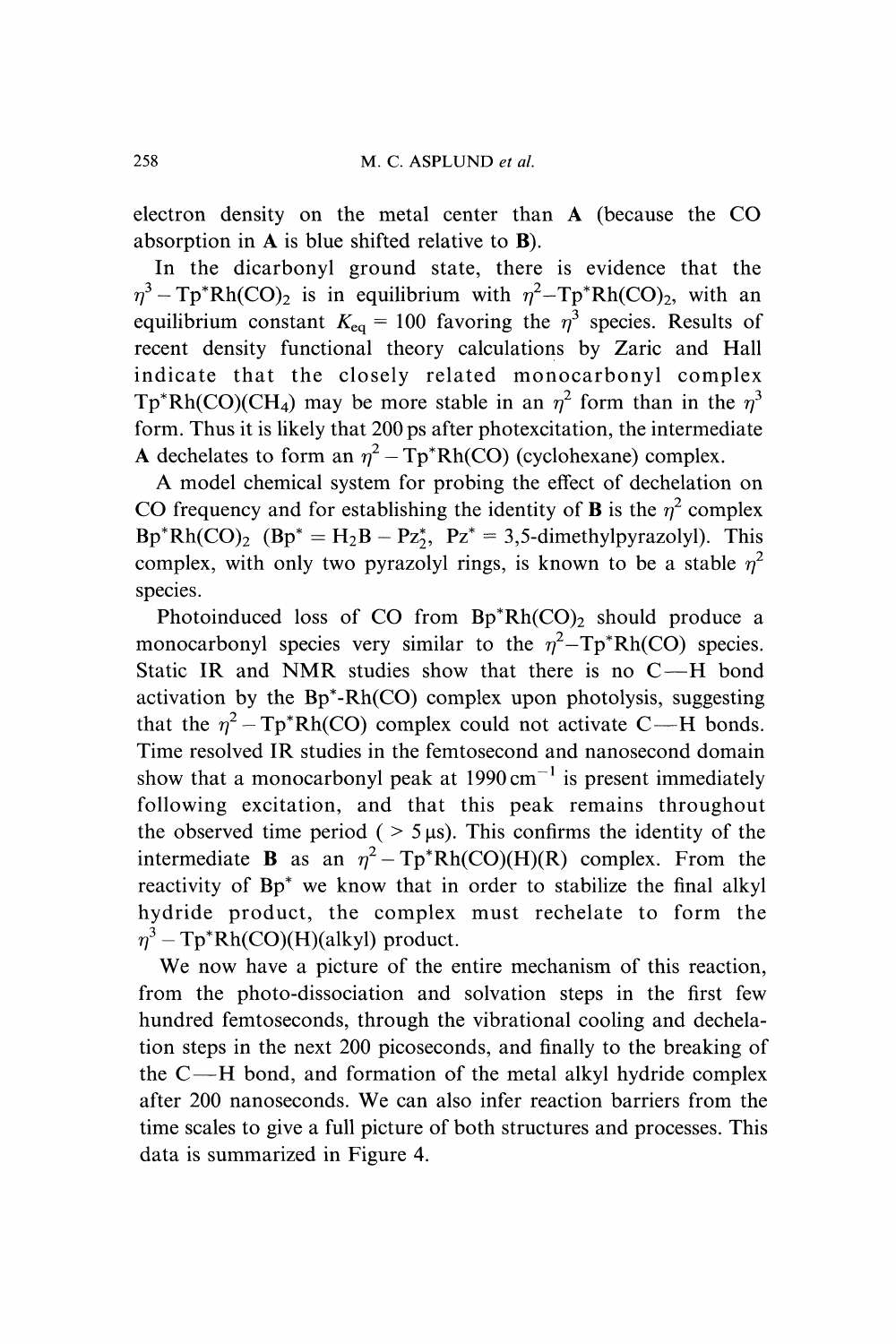

**Reaction Coordinate** 

FIGURE 4 Reaction mechanism for C—H activation by  $Tp^*Rh(CO)_2$ .

#### Si-H BOND ACTIVATION

A system which has many interesting similarities to the  $C-H$  bond activation is the analogous process involving  $Si$ —H bond cleavage.  $Si-H$  bonds are isoelectronic with  $C-H$  bonds, and might be expected to display similar chemical properties, but they are weaker and therefore much more reactive. Photochemical reactions of silanes with  $CpMn(CO)$ <sub>3</sub> and  $CpRe(CO)$ <sub>3</sub> which are not able to activate, or break, C—H bonds in alkanes, are known to activate Si—H bonds in silane compounds. Such reactions are interesting and important for reasons similar to those which motivate the study of  $C-H$  bond cleavage by  $\text{Tp}^* \text{Rh}(\text{CO})_2$ , namely the key role that silanes play in large sectors of synthetic chemistry and industrial processes.

It is commonly accepted that with  $(Et)$ <sub>3</sub>SiH the first step in the photoreaction of  $CpMn(CO)$ <sub>3</sub> is the photodetachment of one of the CO ligands [9], producing <sup>a</sup> coordinatively unsaturated dicarbonyl species, which is solvated to form  $CpMn(CO)<sub>2</sub>(HSiEt<sub>3</sub>)$ . We observe a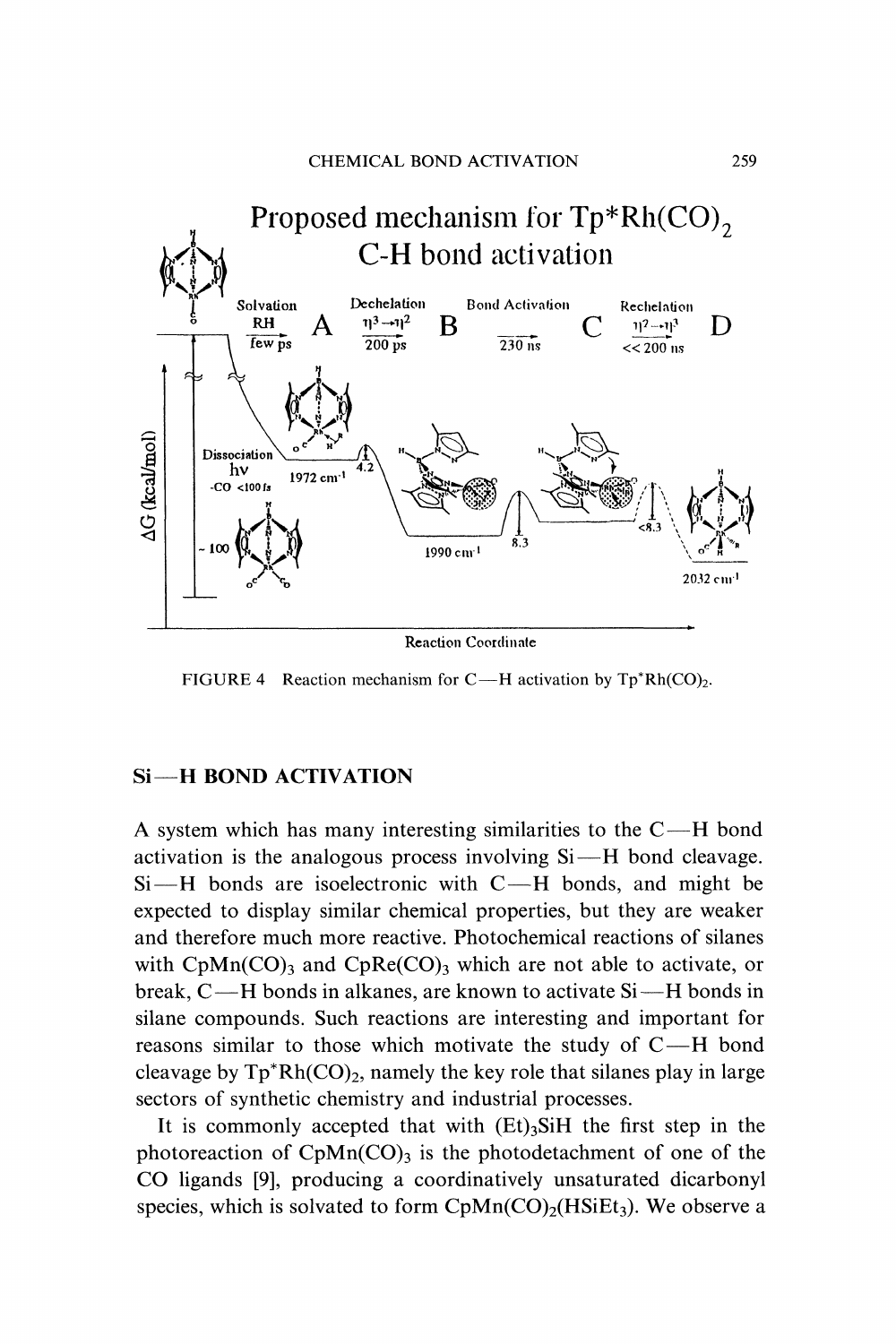

FIGURE 5 Femtosecond IR spectra for  $CpMn(CO)_{3}$ .

depletion time  $[4]$  for the bleach (Fig. 5, A) of the parent species at  $2028 \text{ cm}^{-1}$  which is  $\leq 100 \text{ fs}$ , representing photodissociation of the CO fragment. This parent bleach recovers on a time scale of 32 ps, which represents vibrational cooling of non-dissociated parent molecules.

Dicarbonyl species which do not recombine with CO are rapidly solvated by the  $Et<sub>3</sub>SH$  solvent, giving rise to new bands in the absorption spectrum. Our data show CO absorption peaks at <sup>1892</sup> and 1957 cm<sup>-1</sup>, which represent CpMn(CO)<sub>2</sub> solvated by the ethyl group of the  $Et_3SH$  (see Fig. 6) This species has been observed before in low temperature glass studies, and is well understood. The peak grows in with a biexponential rise with  $\tau = 23 \pm 6.4$  and  $89 \pm 20$  ps. The first time constant is associated with vibrational cooling of the initially excited solvent complex.

At early times we also observe a peak at  $2002 \text{ cm}^{-1}$  which grows in  $23 \pm 2.3$  ps and decays away in  $90 \pm 6.7$  ps (Fig. 4, C). This species is another solvated dicarbonyl which subsequently converts into the alkane complex D on <sup>a</sup> time scale of 90ps. The fact that this other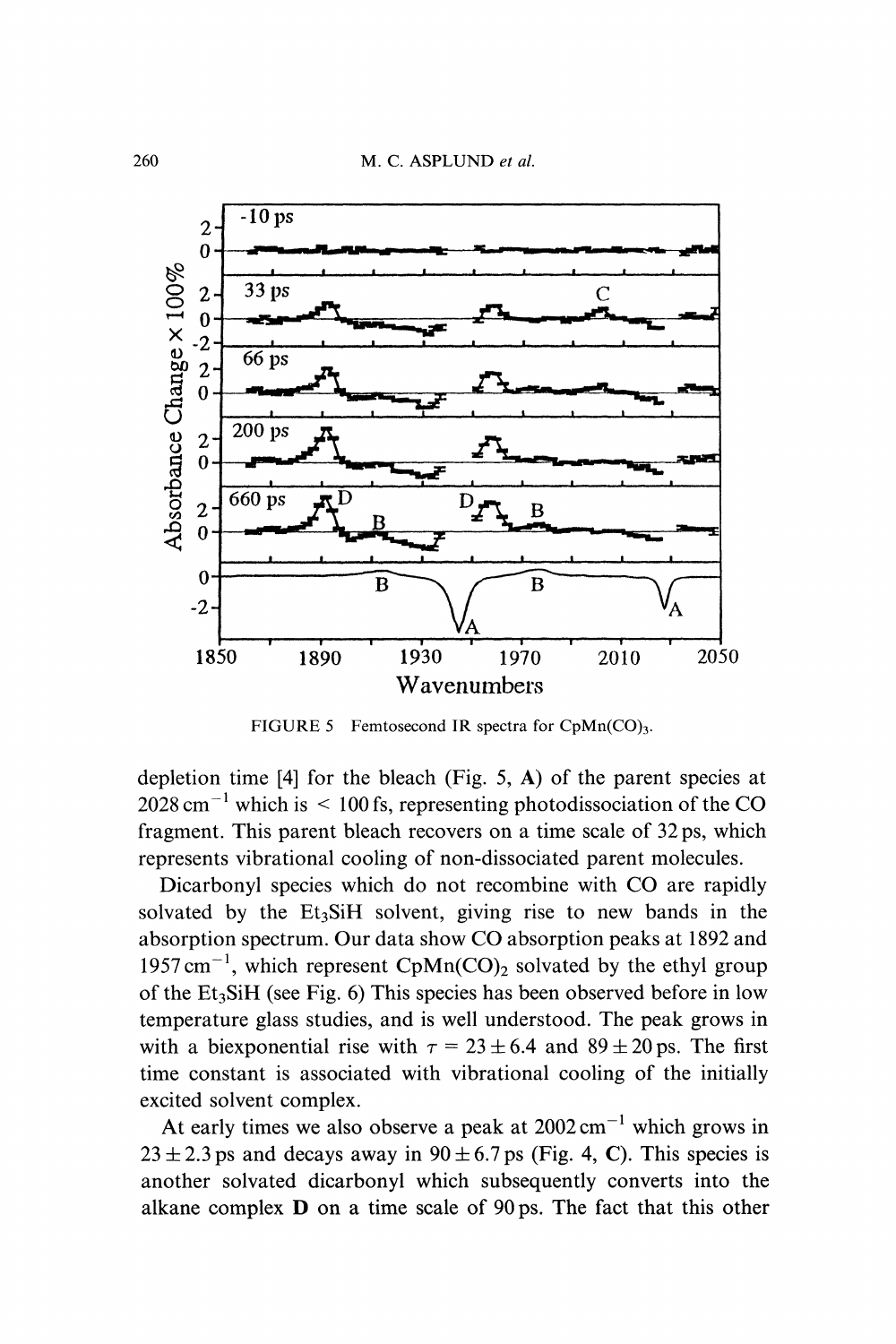

FIGURE 6 Femtosecond IR kinetics for Si-H activation by CpMn(CO)<sub>3</sub>.

intermediate is involved makes the reaction quite interesting. There is a partitioning of intermediates at very early times into two different reactive channels, both of which yield the same product at sufficiently long times ( $> 100$  ps).

The identity of the intermediate  $C$  is difficult to assign. We know from previous work that a monocarbonyl is not likely, since only single ligand disociation has been seen in solution phase. We assume that C is <sup>a</sup> dicarbonyl, and that the second CO band is present, but obscured by the intense parent bleach. The CO stretch is shifted  $45 \text{ cm}^{-1}$  to the red of **D**, we see two possibilities. The first possibility is  $45 \text{ cm}^{-1}$  to the red of **D**, we see two possibilities. The first possibility is that this represents another electronic state, possibly a triplet state. The second is that this system is showing reactivity similar to the  $Tp^*Rh(CO)_2$  system, and that the reaction proceeds through a dechelation step. Further experiments and *ab initio* calculations are underway to clarify the identity of C.

On a longer time scale (  $> 1$  ns), we know that **D** must convert into the final Si--H activated product, since the alkane complex is not present in static difference spectra. This rearrangement is most likely due to a dissociative mechanism, since it takes place on such a long time scale. In this mechanism,  $Et<sub>3</sub>SiH$  thermally dissociates, allowing